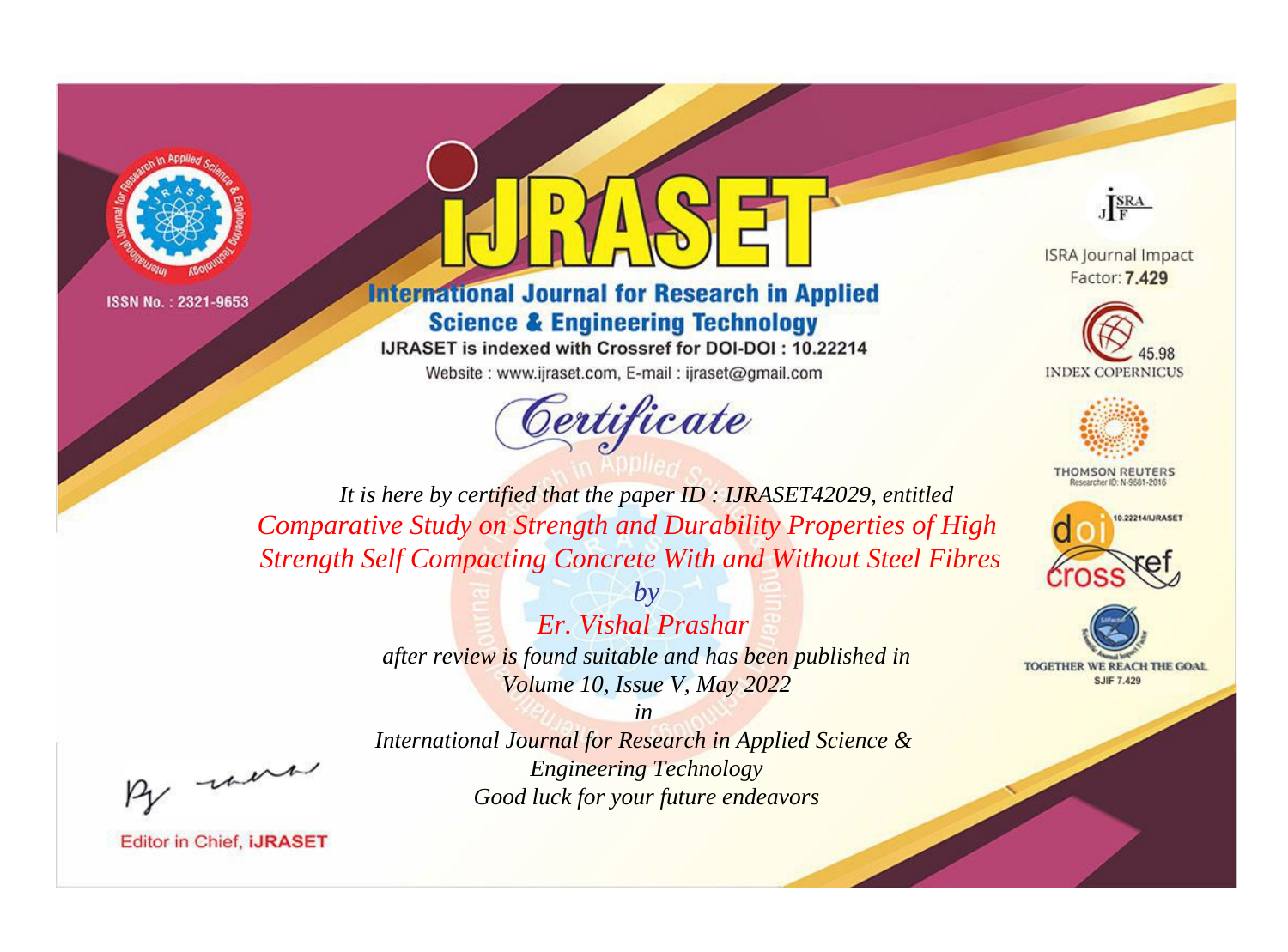



## **International Journal for Research in Applied Science & Engineering Technology**

IJRASET is indexed with Crossref for DOI-DOI: 10.22214 Website: www.ijraset.com, E-mail: ijraset@gmail.com



JERA

**ISRA Journal Impact** Factor: 7.429





**THOMSON REUTERS** 



TOGETHER WE REACH THE GOAL **SJIF 7.429** 

*It is here by certified that the paper ID : IJRASET42029, entitled Comparative Study on Strength and Durability Properties of High Strength Self Compacting Concrete With and Without Steel Fibres*

> *by Dr. Sanjay Sharma after review is found suitable and has been published in Volume 10, Issue V, May 2022*

were

*International Journal for Research in Applied Science & Engineering Technology Good luck for your future endeavors*

*in*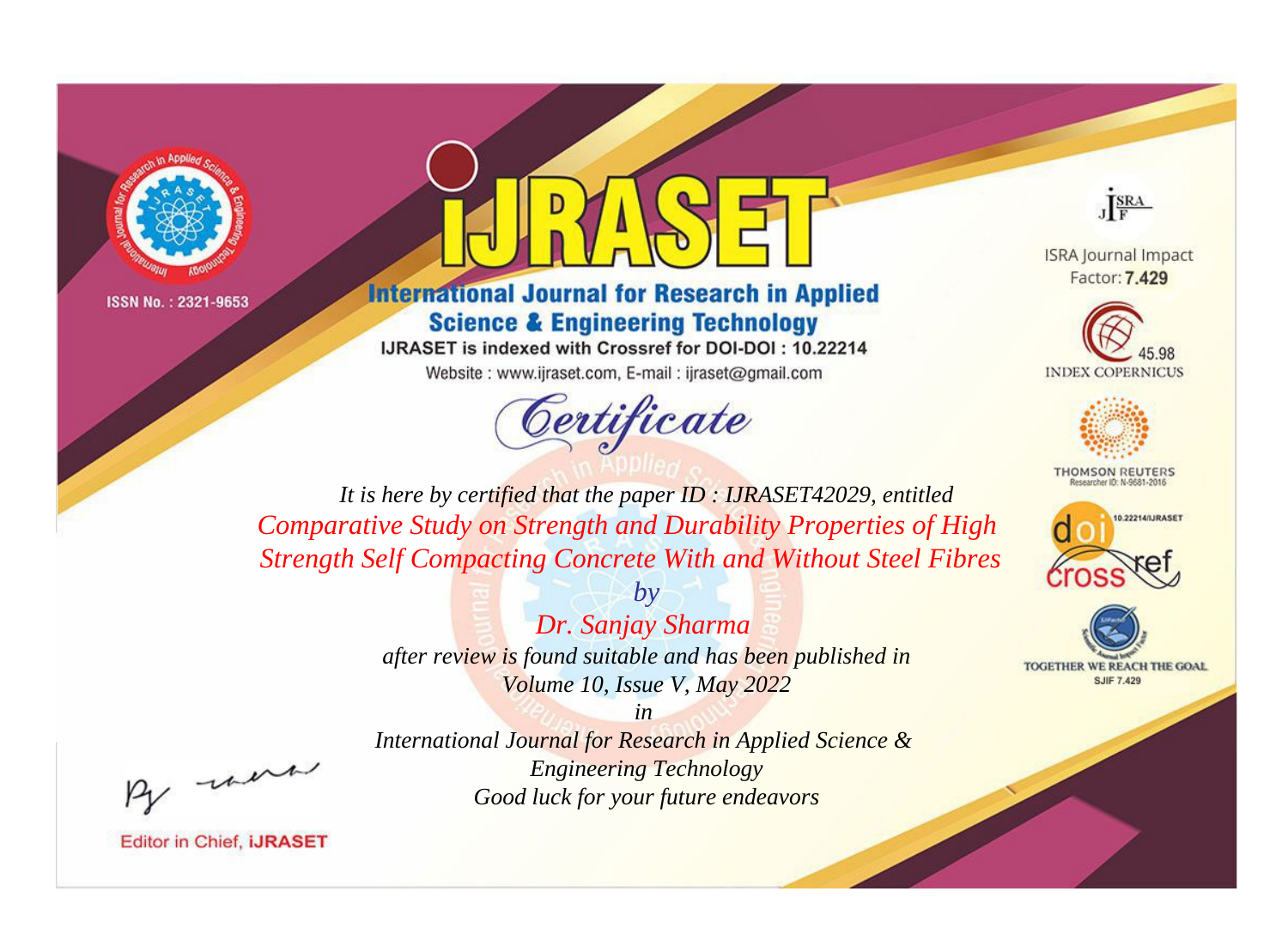



## **International Journal for Research in Applied Science & Engineering Technology**

IJRASET is indexed with Crossref for DOI-DOI: 10.22214 Website: www.ijraset.com, E-mail: ijraset@gmail.com



JERA

**ISRA Journal Impact** Factor: 7.429





**THOMSON REUTERS** 



TOGETHER WE REACH THE GOAL **SJIF 7.429** 

*It is here by certified that the paper ID : IJRASET42029, entitled Comparative Study on Strength and Durability Properties of High Strength Self Compacting Concrete With and Without Steel Fibres*

> *by Er. Jagjeet Singh after review is found suitable and has been published in Volume 10, Issue V, May 2022*

were

*International Journal for Research in Applied Science & Engineering Technology Good luck for your future endeavors*

*in*